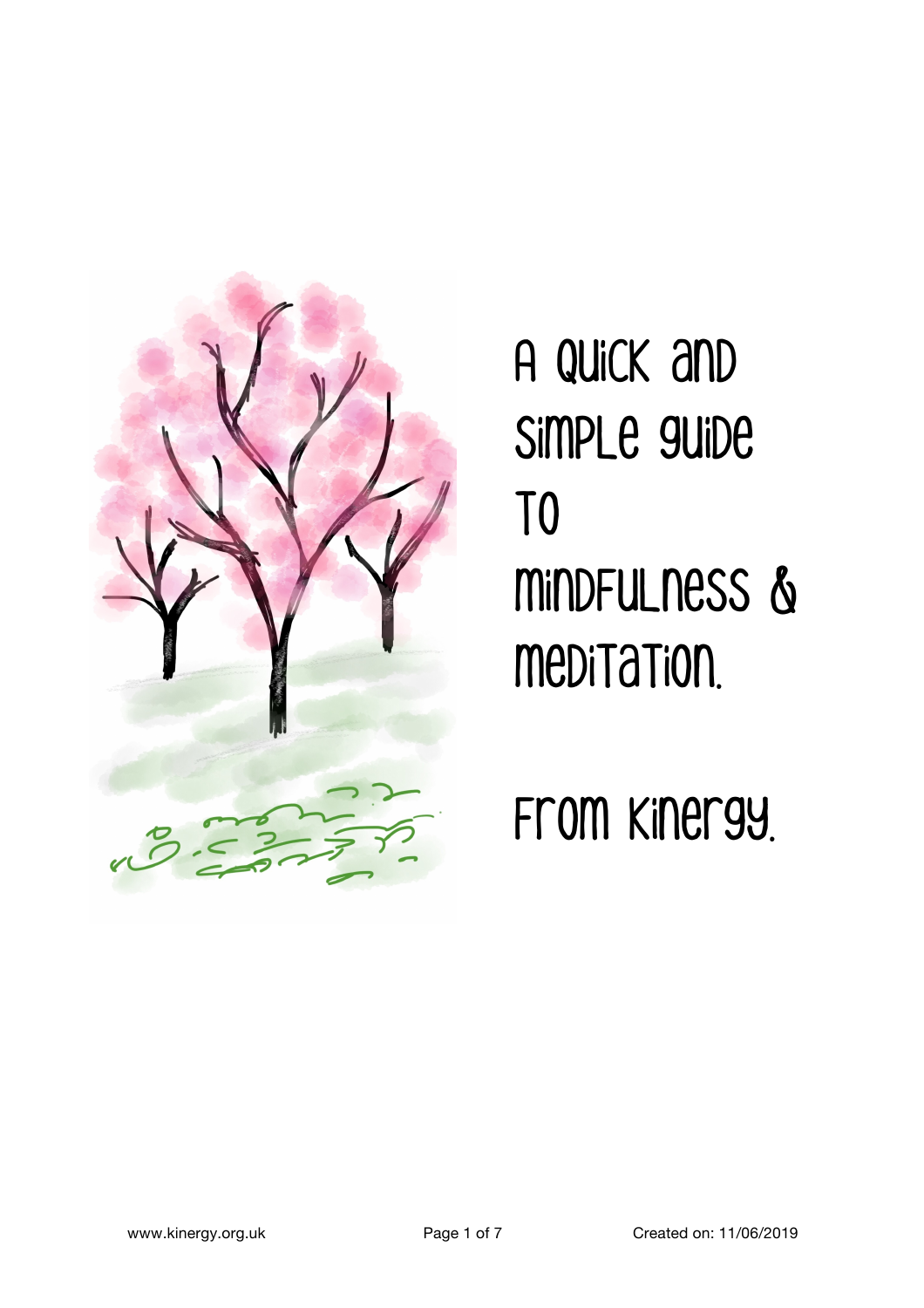### **What are Mindfulness and Meditation?**

These days Mindfulness and Meditation seem to have become synonymous with each other. We can use either to relax or re-centre ourselves. There are many similarities between the two techniques, but they are also distinct practices. Mindfulness can be practised anywhere, at any time, with anyone you are with. Meditation is often performed alone in a quiet space where there are limited or no distractions.

Both Mindfulness and Meditation have been proven to relieve stress and anxiety, and even improve our concentration and physical wellbeing.

## **What is Mindfulness?**

Mindfulness is about becoming aware of the here and now. It's about focusing on what is going on for you in the moment and exploring your thoughts and feelings around your present situation. When practising mindfulness, you may find your mind wanders or you start having intrusive thoughts – but the goal isn't to block these thoughts out, but rather to be aware of them and how they might be making you feel.

### **How can I practise Mindfulness?**

For this example, we're going to pretend that we're in a stressful situation which is making us anxious – such as during an exam or an interview, and we're going to explore some of the questions you might start asking yourself in that situation.

Try to relax as much as you can and try to breathe in and out gently. Now contemplate what is happening for you: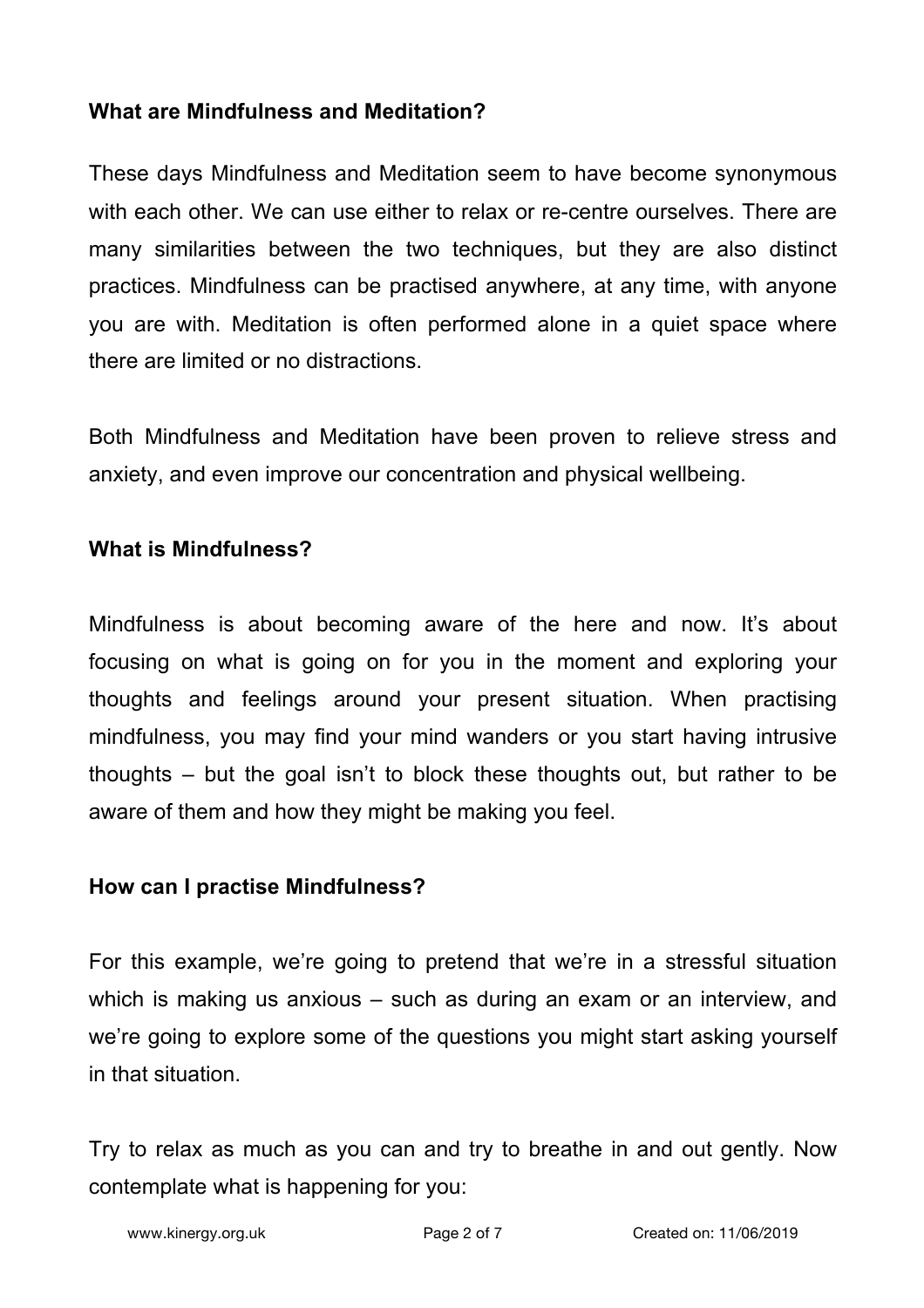- 1. Where are you and why are you there?
- 2. Who are you with?
- 3. How is this situation making you feel? Do you feel anxious or angry or sad? Why do you feel that way?

You might find thoughts sneaking in like "I'm not good enough." If that happens, explore *why* you think that. Did you have a bad experience before? You can tell yourself you *are* good enough and you *can* do this. Just because something didn't work out in the past doesn't mean it will go wrong again. Experience those thoughts and then let them go: what has happened in the past can't be changed, and what might happen in the future is speculation. What is happening for you in *this* moment?

When it comes to mindfulness, you can't be right or wrong. This is all about you and what is happening for you in the here and now. It's about becoming consciously aware of yourself and your thoughts and accepting the moment for what it is. You can practise mindfulness for a few minutes at a time, or for as long as it takes you to process your thoughts.

For other examples of Mindfulness, you might want to watch some videos online or read a book on the subject.

# **What is Meditation?**

Most of us associate meditation with spiritual beliefs such as Buddhism, however, meditation can be performed by anyone – and does not have to form part of a spiritual practice. Asking what meditation is can be a tricky question as it's a bit like asking 'How long is a piece of string?' There are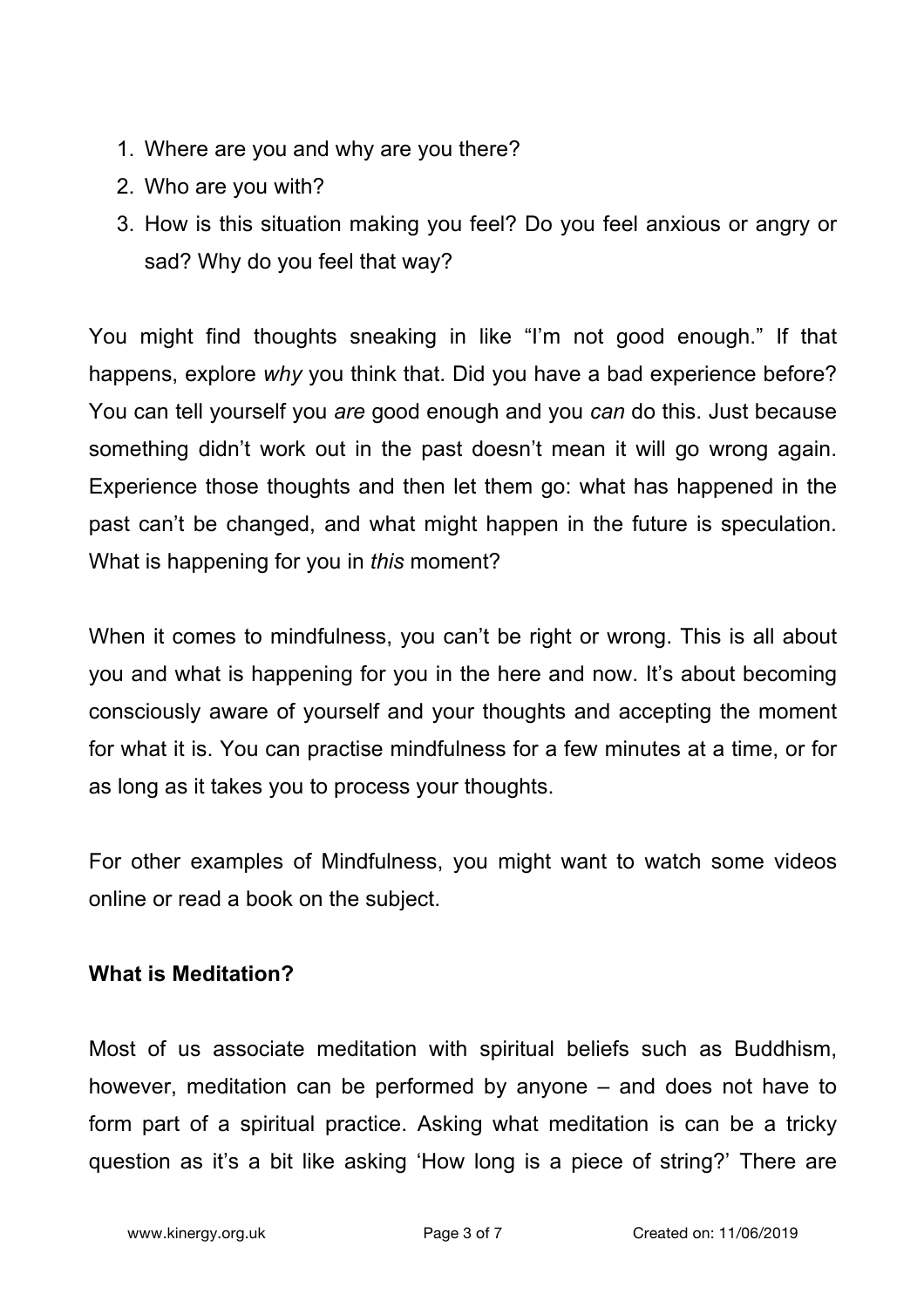many different meditation techniques and many different styles. The goal of meditation is to relax, de-stress, reduce anxiety, and to clear and calm the mind.

As previously stated, there are many different forms of meditation, but the two we're going look at in this guide are Concentration (or Focusing) and Loving (or Kindness or even Loving-kindness). When starting meditation, people often find it useful to start off with short sessions of 5 – 10 minutes, and then work up to something longer, like a 30 minute session.

### Focusing Meditation

Focusing meditation is used when a person wants to shut the rest of the world out. They concentrate on one particular thing: an object, a mantra, a sound, a smell, or even their own breathing.

- 1. **Choose the object of your focus.** This can be anything you want. If there's a scent you like, light some incense; if there's a sound you like, put on some music; if you want to focus on an object like a crystal or ornament – get it out and set it down in front of you.
- 2. **Get comfortable.** Meditation is usually performed while sat crosslegged on a mat or pillow – but sit however you feel comfortable and let your whole body go loose. Relax. Slow your breathing and just *be*.
- 3. **Turn your attention to your chosen object.** Focus on it. What is it that makes that object *it*? Try not to think about the object per se, just experience it.
- 4. **Calm your inner monologue.** If the little voice in your head starts asking questions, or analysing things, or you begin to worry about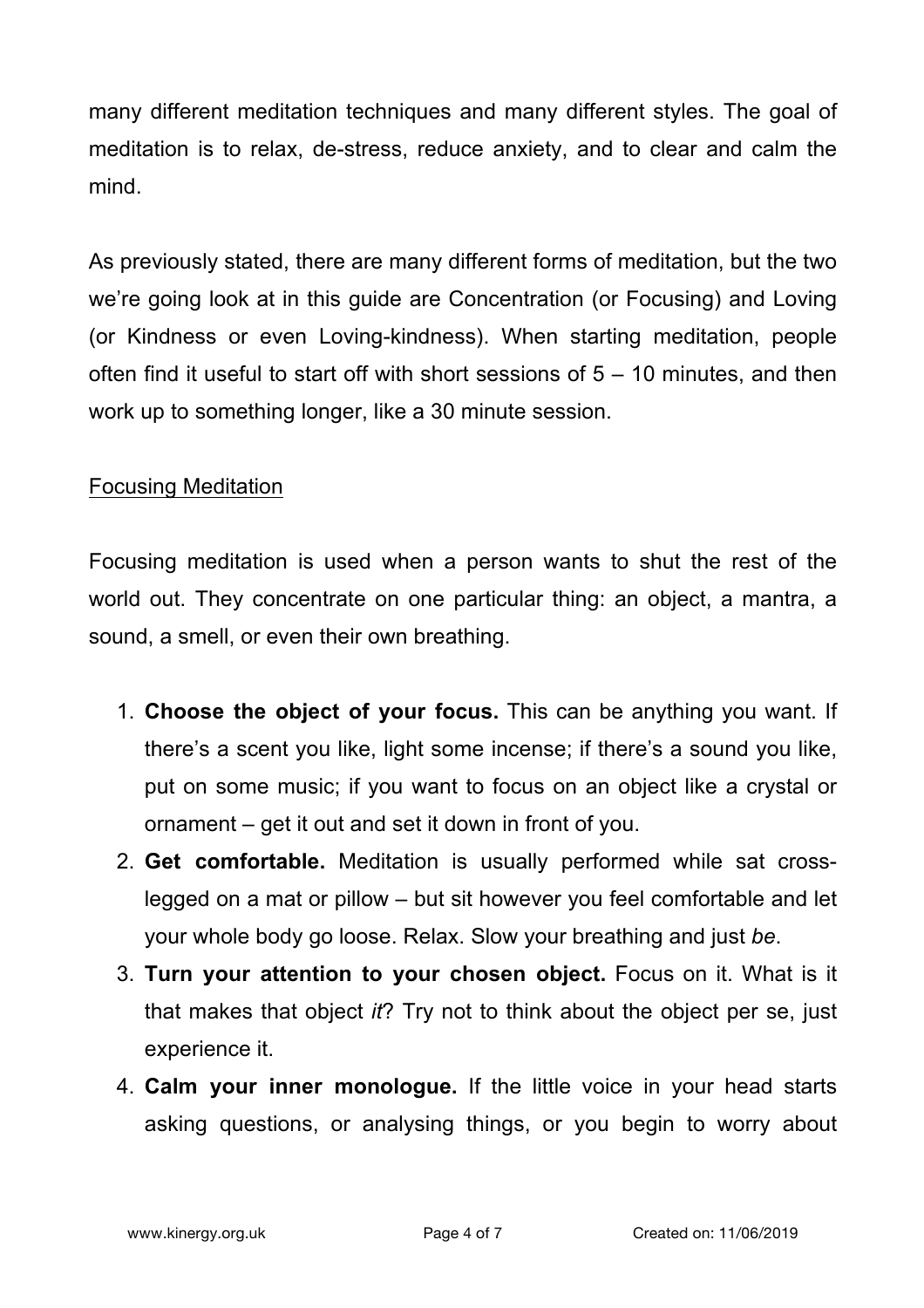something: stop. None of that matters, focus on the object and let everything else fall away.

- 5. **There is no right or wong.** You can't fail at this task. It is what it is. If your mind wanders, it wanders. Don't beat yourself up about anything else that is happening for you. Be grateful that you're self-aware and that you've noticed it, and then let it go.
- 6. **All done.** There's nothing else to this task. You're done. Do this whenever you need to and let your mind go completely blank (or as blank as you can make it).

#### Loving Meditation

The goal of Loving meditation is to cultivate an attitude of self-love and love towards others by increasing our 'positive' emotions. This type of meditation works well with those affected by anger, frustration, resentment, and personal conflict. This has also been linked to reduced depression, anxiety and stress, and even lessening the symptoms of PTSD.

- 1. **Take some quiet 'me' time.** Find some time for yourself to practise this in a situation where you can be calm and relaxed. Take some deep breaths, close your eyes, and allow yourself to be comfortable.
- 2. **Feel the love.** Imagine experiencing completely unconditional physical and emotional wellbeing for yourself. Feel the love for yourself and others. Know that you are brilliant just as you are. Thank yourself for everything you are and everything you have, and concentrate on that feeling of complete inner-peace.
- 3. **Repeat your mantras.** Three or four times in a row, state aloud your own personal mantras. These can be anything, but they should mean something to you and they should be about showing yourself kindness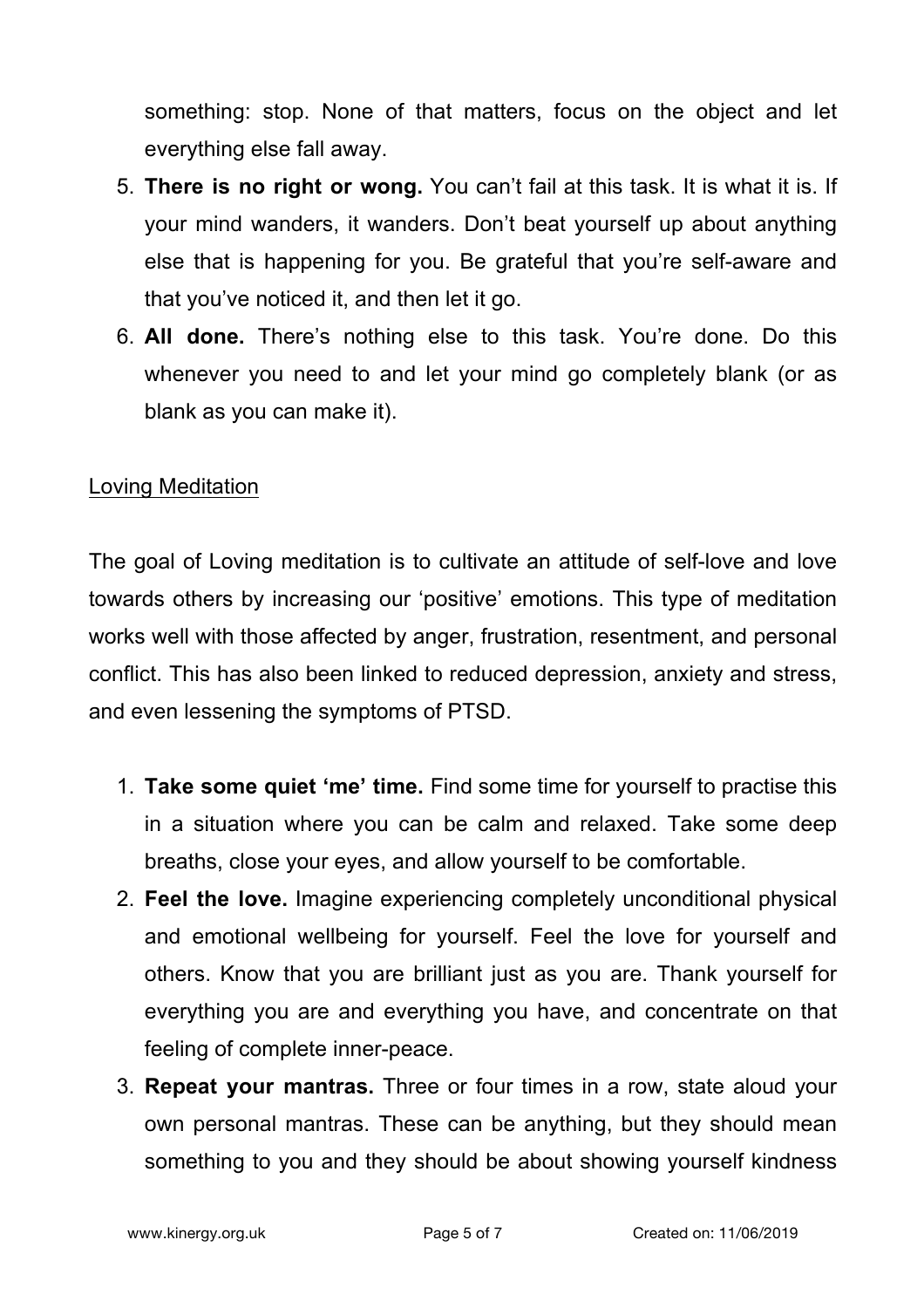and love. "I am happy. I am safe. I'm happy, healthy, peaceful, and I'm strong. I'm thanking myself for all the things I am and I'm not. Today I am giving and receiving thanks, kindness, love, and joy." (Or something like this…)

- 4. **Bathe in the love.** Let all that positive, gooey, warming goodness surround you. If your focus shifts, bring it back to the love!
- **5. Shift your focus. Or don't.** You might want to repeat steps 2 4 over and over until you're really *feeling the love*, and you're ready to carry on with your day. Or you might shift the focus onto other people or things in your life: "I wish you happiness. I wish you kindness and love. I wish for you to be safe, healthy, peaceful, and strong. I hope you give and receive appreciation today." You can do this person-by-person, or focus on one person. Extend those feelings outwards as far as you want. While you don't have to, you can even extend these feelings to someone with whom you are in conflict with so that you can try to feel a sense of greater peace with them – or even forgiveness. Some people find this very healing, but this isn't mandatory. This is about *you* feeling good about who you are, and giving thanks to those you want to 'reward' (if anyone).
- **6. Hold on to it.** When you're done, you can open your eyes and carry on with your day – but hold on to those feelings of love. If you feel down, remember how good being surrounded in all that love and warmth felt.

#### **Tools for Meditation and Mindfulness**

If you're finding it difficult to practise mindfulness or meditation on your own, there are numerous videos online, which you can watch for free, which will guide you through your meditation. If you have a smart phone (such as an iPhone or Android etc.) then you can also download apps that you can then